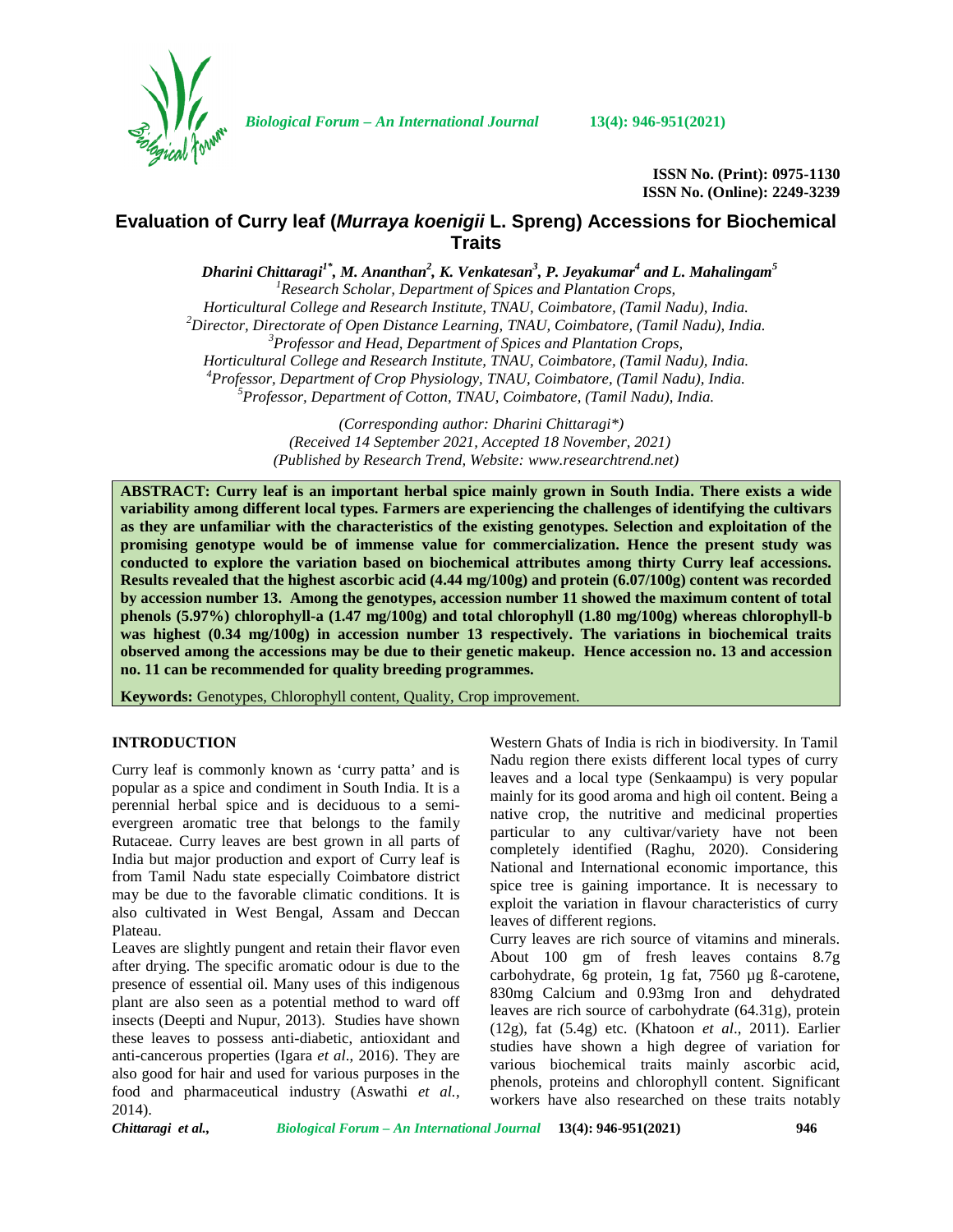## **MATERIALS AND METHODS**

| chemical characters.                                         | among them are Jagdeeshkanth and Shankarnarayan<br>(2017); Salikutty et al., (2012); Singh et al., (2014); Lal<br>and Kaur, (2019); Reetu et al., (2019) and recently by<br>Peter (2019); Raghu (2020) in Curry leaf. The present<br>study entitled "Evaluation of Curry leaf (Murraya<br>koenigii L. Spreng) accessions for biochemical traits<br>"aims to identify and screen superior accessions of<br>Curry leaf and gather information on variability in bio-<br>Table 1: Different procedures followed for the analysis of biochemical parameters. | <b>MATERIALS AND METHODS</b><br>An experiment was conducted during the year 2020-21<br>to evaluate the 30 genotypes of Curry leaf for various<br>biochemical parameters. Analysis was carried out at the<br>Department of Spices<br>Horticultural College and Research Institute, TNAU,<br>Coimbatore, Tamil Nadu. Various biochemical<br>parameters were estimated according to the standard<br>procedure (Table 1). | and Plantation<br>crops, |
|--------------------------------------------------------------|----------------------------------------------------------------------------------------------------------------------------------------------------------------------------------------------------------------------------------------------------------------------------------------------------------------------------------------------------------------------------------------------------------------------------------------------------------------------------------------------------------------------------------------------------------|-----------------------------------------------------------------------------------------------------------------------------------------------------------------------------------------------------------------------------------------------------------------------------------------------------------------------------------------------------------------------------------------------------------------------|--------------------------|
| <b>Biochemical</b><br>parameter                              | <b>Calculation</b>                                                                                                                                                                                                                                                                                                                                                                                                                                                                                                                                       |                                                                                                                                                                                                                                                                                                                                                                                                                       | Reference                |
| Ascorbic acid<br>content<br>(mg per 100g of<br>fresh sample) |                                                                                                                                                                                                                                                                                                                                                                                                                                                                                                                                                          | Amount of ascorbic acid (mg/100g sample)<br>$\frac{0.5 \text{ mg}}{V_1} \times \frac{V_2}{15 \text{ ml}} \times \frac{100 \text{ ml}}{\text{Sample wt.}} \times 100$<br>$V_1$ = Volume of dye for sample, $V_2$ = Volume of dye for standard                                                                                                                                                                          |                          |
| Protein (%)                                                  |                                                                                                                                                                                                                                                                                                                                                                                                                                                                                                                                                          | Graphical method                                                                                                                                                                                                                                                                                                                                                                                                      |                          |
| Total phenols<br>(% )                                        | Graphical method                                                                                                                                                                                                                                                                                                                                                                                                                                                                                                                                         |                                                                                                                                                                                                                                                                                                                                                                                                                       | Bray and Thorpe, (1954)  |
| Chlorophyll-a<br>mg per 100g of<br>fresh sample              | Chlorophyll -a= 12.7 (O.D. value at 663) – 2.69 (O.D. value at 645) $\times$ –<br>$\frac{1000\times W}{1000\times W}$                                                                                                                                                                                                                                                                                                                                                                                                                                    |                                                                                                                                                                                                                                                                                                                                                                                                                       |                          |
|                                                              | $V = Volume of$ acetone used, $W = Weight of the sample$                                                                                                                                                                                                                                                                                                                                                                                                                                                                                                 |                                                                                                                                                                                                                                                                                                                                                                                                                       |                          |
| Chlorophyll-b<br>mg per 100g of<br>fresh sample              | V<br>Chlorophyll -b= 22.9 (O.D. value at 645) – 2.69 (O.D. value at 663) $\times$<br>$1000 \times W$                                                                                                                                                                                                                                                                                                                                                                                                                                                     |                                                                                                                                                                                                                                                                                                                                                                                                                       | A.O.A.C. (1975)          |
| Total chlorophyll<br>mg per 100g of<br>fresh sample          | $V = Volume of$ acetone extract, $W = Weight of the sample$<br><b>Total Chlorophyll</b><br>$=$ Chl-a + Chl-b                                                                                                                                                                                                                                                                                                                                                                                                                                             |                                                                                                                                                                                                                                                                                                                                                                                                                       |                          |

**Table 1: Different procedures followed for the analysis of biochemical parameters.**

**Statistical analysis.** The observations recorded on various biochemical parameters were subjected to statistical analysis (SPSS). The mean difference was calculated by using the 'F' test at 5 per cent level of significance. Critical difference (CD) at a 5 per cent level of probability was used for comparison among the treatments. Data were subjected to analysis of variance as per the method given by Panse and Sukhatme (1961).

# **RESULTS AND DISCUSSION**

Thirty accessions of Curry leaf were evaluated for different biochemical characters. Biochemical traits *viz.,* Ascorbic acid (mg/100g), protein (mg/100g), total phenols mg/100g), chlorophyll-a (mg/100g), chlorophyll- b (mg/100g) and total chlorophyll

(mg/100g) were recorded. Different accessions of curry leaf showed significant variation for all the parameters studied. Analysis of various traits showed the positive mean square values for all the parameters studied.

The Ascorbic acid content is an essential compound required for every adult for their daily biological activity, a minimum of 60 mg of ascorbic acid is required for the human body as per the US standards. Among the various genotypes, accession no. 13 recorded the maximum ascorbic acid content (4.44mg/100g) followed by accession no. 11 (4.21mg/100g) and the minimum was recorded by accession no. 19 (2.59 mg/100g) with an average of 3.45 and range of 1.81 respectively (Fig. 1).



**Fig. 1.** Variation in ascorbic acid (mg/100g) among different curry leaf genotypes.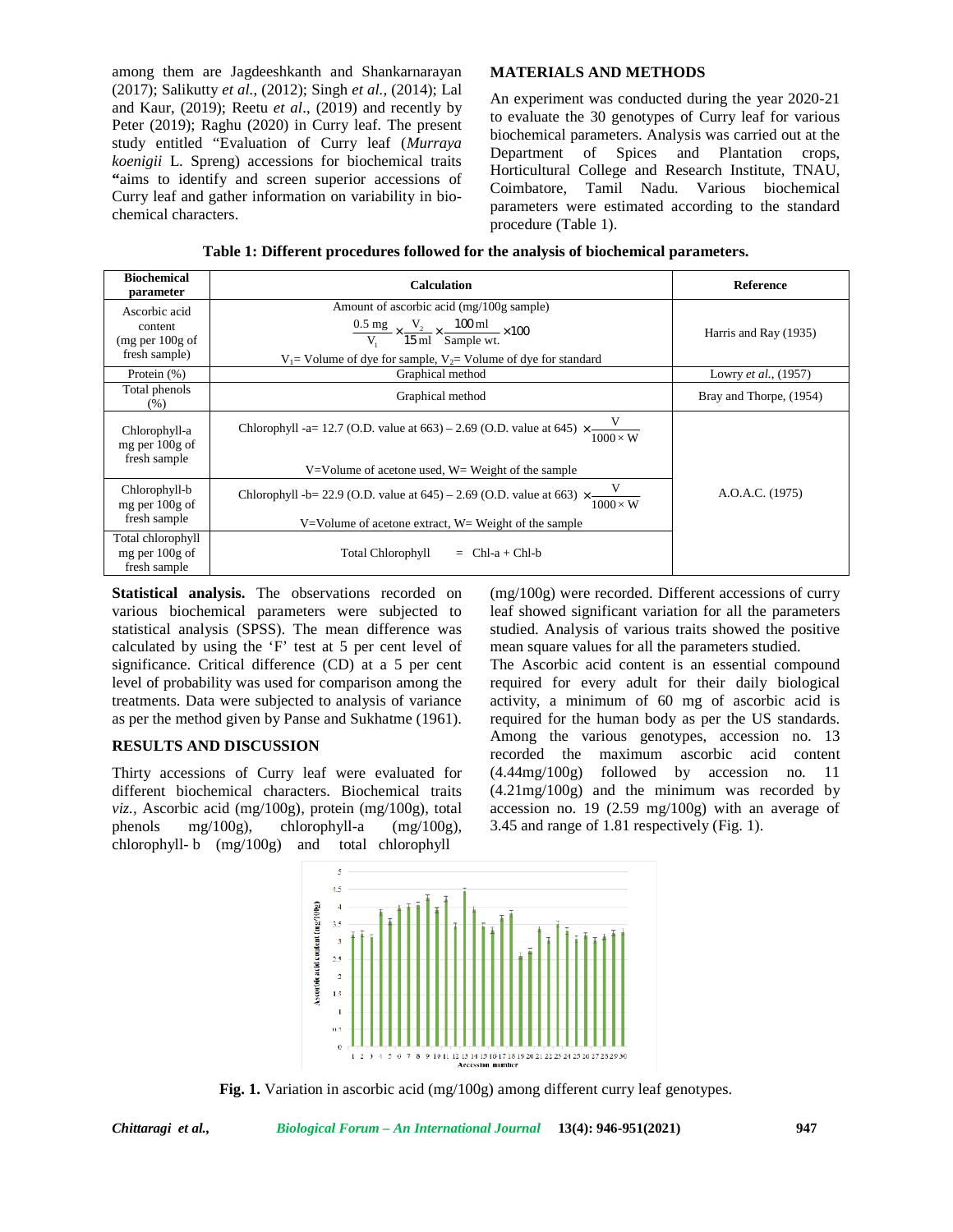According to Salikutty *et al.,* (2012); Singh *et al.,* (2014) the ascorbic acid content in Curry leaf is 4.00 mg/100g on fresh weight basis. Variation in the ascorbic acid content of Curry leaf was reported by, Peter (2019); Lal and Kaur (2019); Reetu *et al*., (2019) respectively.

The proteins are the major compounds for maintaining the diet as they are responsible for enzymatic activity. It showed significant differences among the various genotypes. The results of this estimation is presented in Table 2. The highest protein content (6.07%) was recorded in the accession no. 13 followed by accession

no. 11 (5.88%) whereas the lowest protein content (3.46 %) was recorded by genotype 20 with a mean of 4.74 and a range of 2.61 (Fig. 2). A similar effect of genotype on protein content (4.96-6%) of Curry leaf was also reported by Peter (2019). Gopalan *et al*., (2011) reported about 6.1 per cent of protein content in fresh leaves. Earlier studies have also revealed the almost same range of protein content (Salikutty *et al*., 2012; Nishan and Subramanian 2015; Jain *et al*., 2017; Lal and Kaur 2019; Balakrishnan *et al*., 2020) in Curry leaf.

| Table 2: Variation in Ascorbic acid, protein and total phenols among different Curry leaf genotypes. |  |  |
|------------------------------------------------------------------------------------------------------|--|--|
|                                                                                                      |  |  |

| Genotype         | Ascorbic acid<br>(mg/100g) | Protein<br>(%) | <b>Total phenols</b><br>(%) |
|------------------|----------------------------|----------------|-----------------------------|
| Accession no. 1  | 3.20                       | 4.41           | 4.85                        |
| Accession no. 2  | 3.22                       | 4.32           | 5.02                        |
| Accession no. 3  | 3.12                       | 3.84           | 4.01                        |
| Accession no. 4  | 3.84                       | 5.25           | 5.57                        |
| Accession no. 5  | 3.57                       | 4.54           | 5.11                        |
| Accession no. 6  | 3.96                       | 5.49           | 5.73                        |
| Accession no. 7  | 4.00                       | 5.54           | 5.58                        |
| Accession no. 8  | 4.04                       | 5.69           | 5.76                        |
| Accession no. 9  | 4.25                       | 5.64           | 5.73                        |
| Accession no. 10 | 3.89                       | 5.30           | 5.67                        |
| Accession no. 11 | 4.21                       | 5.88           | 5.97                        |
| Accession no. 12 | 3.44                       | 4.84           | 5.41                        |
| Accession no. 13 | 4.44                       | 6.07           | 5.89                        |
| Accession no. 14 | 3.92                       | 5.44           | 5.80                        |
| Accession no. 15 | 3.44                       | 4.64           | 5.11                        |
| Accession no. 16 | 3.33                       | 4.41           | 4.98                        |
| Accession no. 17 | 3.66                       | 5.21           | 5.32                        |
| Accession no. 18 | 3.80                       | 5.29           | 5.45                        |
| Accession no. 19 | 2.59                       | 3.66           | 3.52                        |
| Accession no. 20 | 2.73                       | 3.46           | 3.81                        |
| Accession no. 21 | 3.36                       | 4.49           | 5.28                        |
| Accession no. 22 | 3.03                       | 4.41           | 4.67                        |
| Accession no. 23 | 3.50                       | 5.18           | 5.15                        |
| Accession no. 24 | 3.30                       | 4.60           | 4.89                        |
| Accession no. 25 | 3.07                       | 4.04           | 4.24                        |
| Accession no. 26 | 3.17                       | 3.93           | 4.20                        |
| Accession no. 27 | 3.03                       | 3.67           | 3.91                        |
| Accession no. 28 | 3.14                       | 3.85           | 4.01                        |
| Accession no. 29 | 3.25                       | 4.71           | 5.06                        |
| Accession no. 30 | 3.27                       | 4.39           | 4.93                        |
| S. Ed.           | 0.06                       | 0.11           | 0.10                        |
| C. D. (0.05%)    | 0.13                       | 0.22           | 0.19                        |



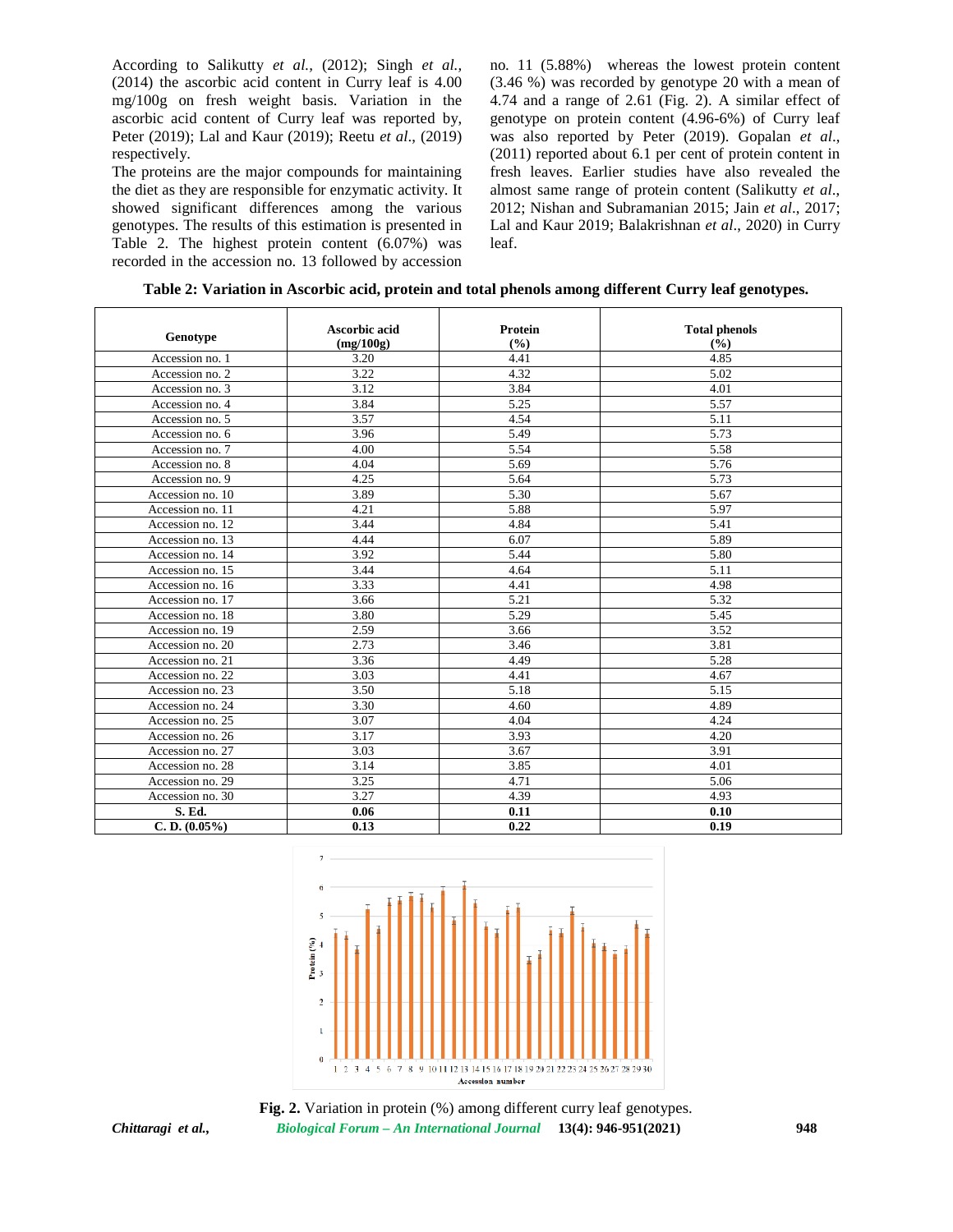Total phenols are mainly responsible for anti-oxidant activity. The maximum content of total phenols was recorded by accession no. 11 (5.97%) followed by accession no. 13 (5.89%) and the minimum was found in accession no. 19 (3.52%) with a mean of 5.02 and range 2.45 respectively (Fig. 3). The difference in the total phenols may be due to variation in the inherent synthesizing ability of individual accession. These results are in confirmation with the previous study in Curry leaf (Jagadeeshkanth and Shankarnarayan, 2017).



**Fig. 3.** Variation in total phenols (%) among different curry leaf genotypes.

The highest chlorophyll-a was recorded in accession no. 11 (1.47 mg/100g) followed by accession no. 13 (1.17 mg/100g) whereas the lowest was recorded in accession no.19 (0.47 mg/100g) with a mean of 0.84 and range 1. Accession 13 (0.34 mg/100g) recorded maximum chlorophyll- b value followed by accession no. 11 (0.32 mg/100g) and the minimum value was shown by accession no. 19 and 20 (0.10 mg/100g) with a mean of 0.21 and range of 0.24 respectively (Table 3). Significant variations in chlorophyll-a, chlorophyll-b were reported by Lalitha *et al.,* (1997); Peter (2019);

Jagadeeshkanth and Shankarnarayan (2017) in curry leaf. Total chlorophyll is the sum of the chl-a and chl-b content present in the leaves. Among the various genotypes highest total chlorophyll content was found in accession no. 11 (1.80 mg/100g) followed by accession no. 13 (1.51/100g) and was found lowest in accession no. 19 (0. 58mg/100g) with a mean of 1.06 and range of 1.22 respectively (Fig. 4). The total chlorophyll content values are in confirmation with the studies of Reetu *et al*., (2019); Garg *et al.,* (2012).



**Fig. 4.** Variation in Chlorophyll-a, chlorophyll-b and total chlorophyll (mg/100g) among different Curry leaf genotypes.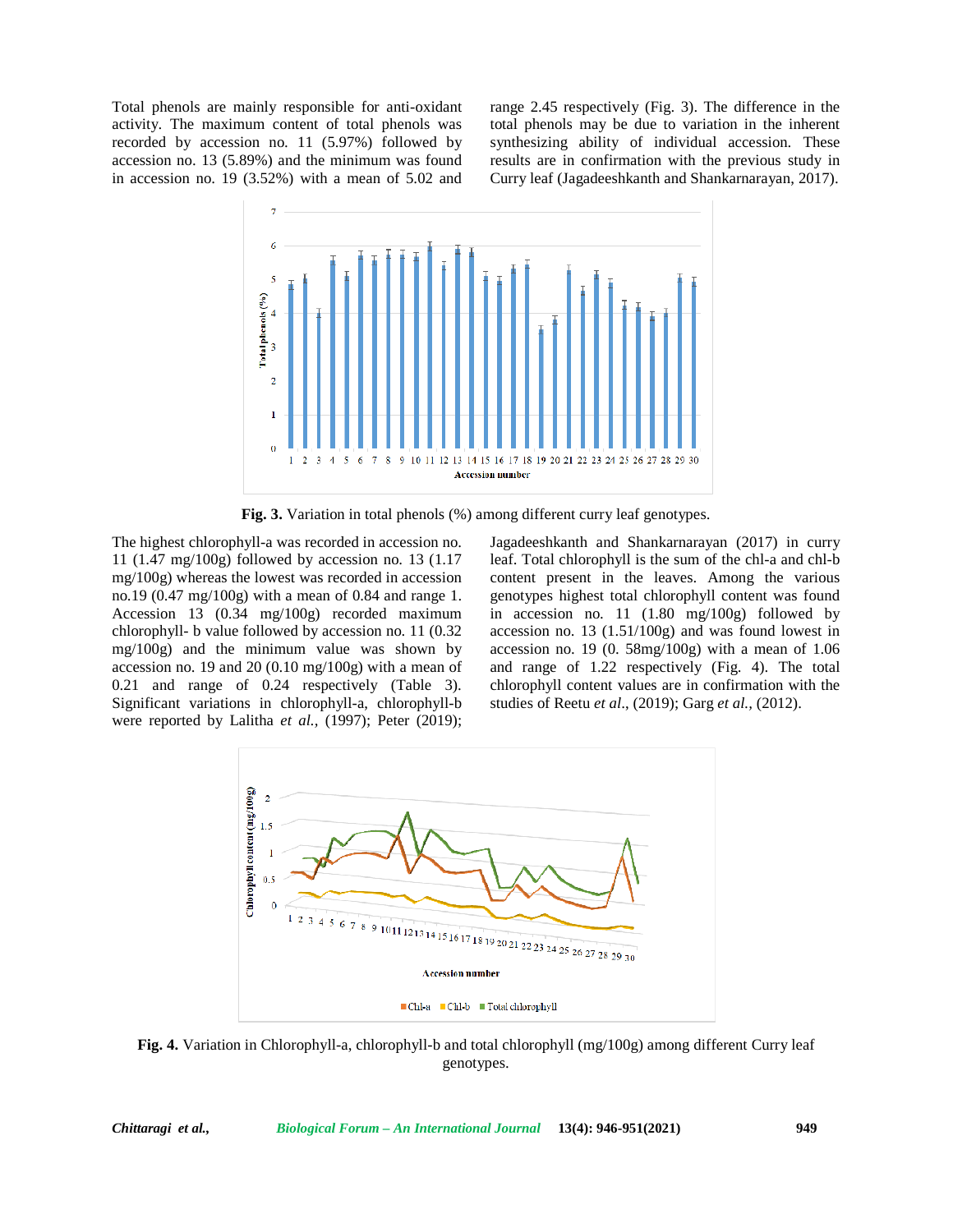| Table 3: Variation in Chlorophyll-a, Chlorophyll-b and Total chlorophyll (mg/100g) among different Curry |  |
|----------------------------------------------------------------------------------------------------------|--|
| leaf genotypes.                                                                                          |  |

| Genotype          | $Chlorophyll-a(mg/100g)$ | $Chlorophyll-b(mg/100g)$ | <b>Total chlorophyll</b><br>(mg/100g) |
|-------------------|--------------------------|--------------------------|---------------------------------------|
| Accession no. 1   | 0.61                     | 0.16                     | 0.78                                  |
| Accession no. 2   | 0.63                     | 0.17                     | 0.80                                  |
| Accession no. 3   | 0.52                     | 0.11                     | 0.63                                  |
| Accession no. 4   | 0.95                     | 0.26                     | 1.22                                  |
| Accession no. 5   | 0.85                     | 0.22                     | 1.08                                  |
| Accession no. 6   | 1.01                     | 0.29                     | 1.31                                  |
| Accession no. 7   | 1.07                     | 0.30                     | 1.38                                  |
| Accession no. 8   | 1.10                     | 0.31                     | 1.41                                  |
| Accession no. 9   | 1.10                     | 0.31                     | 1.42                                  |
| Accession no. 10  | 1.03                     | 0.28                     | 1.31                                  |
| Accession no. 11  | 1.47                     | 0.32                     | 1.80                                  |
| Accession no. 12  | 0.81                     | 0.21                     | 1.02                                  |
| Accession no. 13  | 1.17                     | 0.34                     | 1.51                                  |
| Accession no. 14  | 1.07                     | 0.28                     | 1.36                                  |
| Accession no. 15  | 0.90                     | 0.24                     | 1.15                                  |
| Accession no. 16  | 0.89                     | 0.23                     | 1.12                                  |
| Accession no. 17  | 0.93                     | 0.26                     | 1.19                                  |
| Accession no. 18  | 0.98                     | 0.27                     | 1.26                                  |
| Accession no. 19  | 0.47                     | 0.10                     | 0.58                                  |
| Accession no. 20  | 0.49                     | 0.10                     | 0.60                                  |
| Accession no. 21  | 0.78                     | 0.20                     | 0.99                                  |
| Accession no. 22  | 0.59                     | 0.15                     | 0.74                                  |
| Accession no. 23  | 0.80                     | 0.25                     | 1.06                                  |
| Accession no. 24  | 0.65                     | 0.18                     | 0.83                                  |
| Accession no. 25  | 0.58                     | 0.13                     | 0.72                                  |
| Accession no. 26  | 0.54                     | 0.12                     | 0.66                                  |
| Accession no. 27  | 0.51                     | 0.11                     | 0.62                                  |
| Accession no. 28  | 0.57                     | 0.12                     | 0.70                                  |
| Accession no. 29  | 1.43                     | 0.19                     | 1.62                                  |
| Accession no. 30  | 0.69                     | 0.18                     | 0.88                                  |
| S. Ed.            | 0.02                     | 0.03                     | 0.11                                  |
| C. D. $(.0.05\%)$ | 0.05                     | 0.05                     | 0.22                                  |

#### **CONCLUSION**

The biochemical parameters of the thirty curry leaf accessions were analyzed. Accession no. 13 recorded comparatively higher values of biochemical constituents like ascorbic acid (4.44 mg/100g), protein (6.07/100g) and chlorophyll-b (0.34 mg/100g) respectively. Similarly, accession no. 11 also recorded the higher values for other biochemical parameters. Since all the accessions were grown in the same agro climatic, the variations in biochemical traits observed among the accessions may be due to their genetic makeup. In recent past cultivation of Curry leaf is gaining its importance in the export of Spices. Given above, accession no. 13 and accession no. 11 can be recommended for a quality breeding programme as it is having a considerable value of biochemical constituents that can be utilized in the processing and pharmaceutical industry. This indicates the exploiting this variation for future quality improvement programmes in curry leaf.

## **FUTURE SCOPE**

Evaluation of high yielding genotypes enriched with higher quality is required.

Selection and exploitation of the promising genotype would be of immense value for commercialization in Curry leaf. The evaluation of available genotypes will help to sort out suitable biotypes for further crop improvement programmes for commercial cultivation.

**Acknowledgement.** Authors express our sincere thanks to the Department of Spices and Plantation crops, Tamil Nadu Agricultural University, Coimbatore for providing facilities to carry out the research work.

**Conflict of Interest.** None.

#### **REFERENCES**

A. O. A. C. (1975). Official methods of analysis  $(12<sup>th</sup>$ edition). *Association of analytical chemists, Washington, D.C., U.S.A.*

Aswathi, P. B., Biswas, A. K., Beura, C. K., Yadav, A. S., & Khatke, P. A. (2014). A study on the antimicrobial and antioxidant effects of Murraya koenigii on functional

*Chittaragi et al., Biological Forum – An International Journal* **13(4): 946-951(2021) 950**